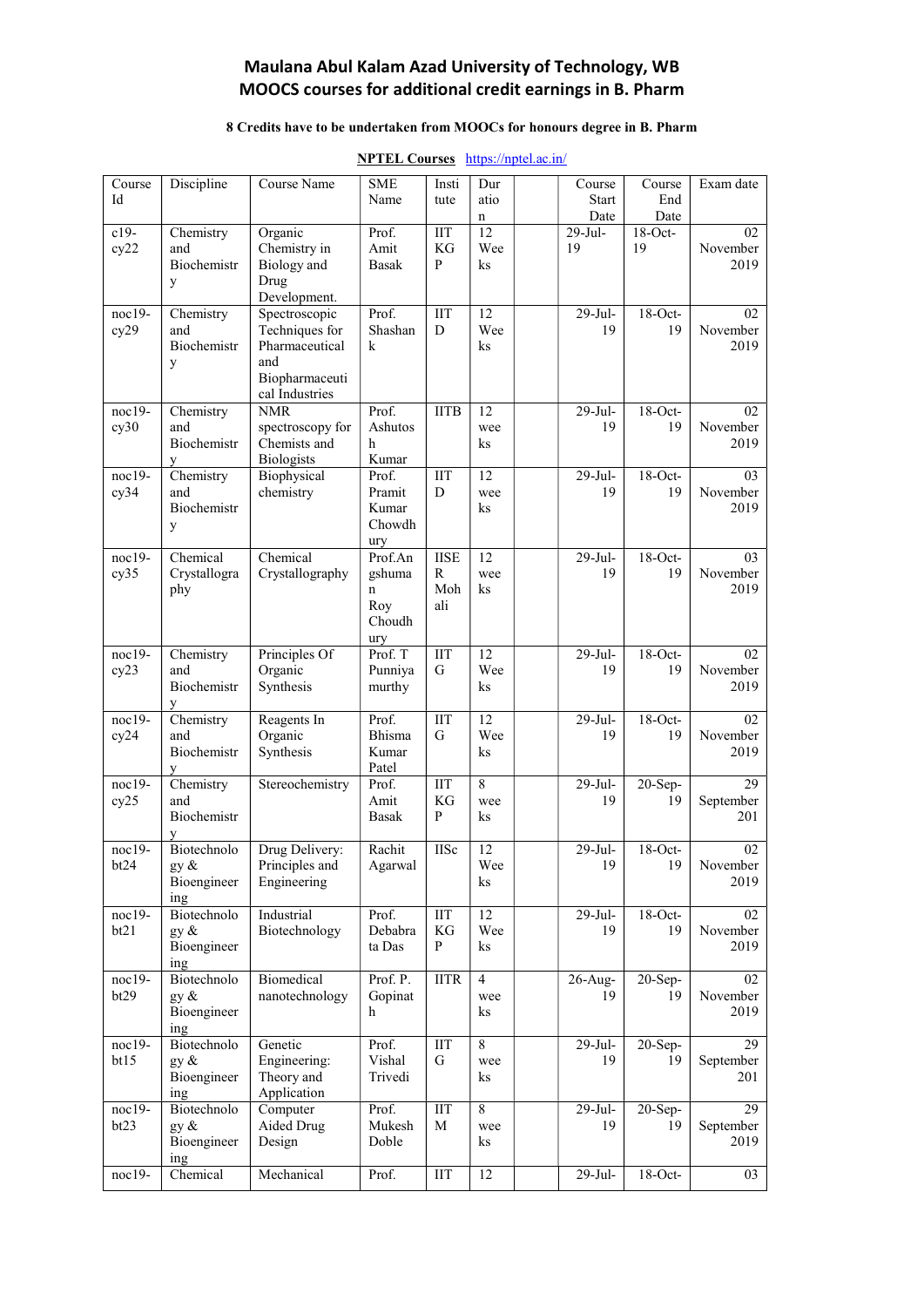## Maulana Abul Kalam Azad University of Technology, WB MOOCS courses for additional credit earnings in B. Pharm

| ch32     | Engineering       | Unit Operations        | Nanda   | G           | wee      |             | 19         | 19         | November  |
|----------|-------------------|------------------------|---------|-------------|----------|-------------|------------|------------|-----------|
|          |                   |                        | Kishore |             | ks       |             |            |            | 2019      |
| $noc19-$ | <b>Humanities</b> | Soft skills            | Prof.   | <b>IITR</b> | 12       |             | $29$ -Jul- | $18$ -Oct- | 02        |
| hs33     | and Social        |                        | Binod   |             | wee      |             | 19         | 19         | November  |
|          | <b>Sciences</b>   |                        | Mishra  |             | ks       |             |            |            | 2019      |
| $noc19-$ | Metallurgica      | Biomaterials for       | Prof.   | <b>IISc</b> | 8        | Reru        | $29-Jul-$  | $20-Sep-$  | 29        |
| mm25     | 1 &               | bone tissue            | Bikramj |             | wee      | $\mathbf n$ | 19         | 19         | September |
|          | Materials         | engineering            | it Basu |             | ks       |             |            |            | 2019      |
|          | Engineering       | applications           |         |             |          |             |            |            |           |
| $noc19-$ | Mathematic        | Regression             | Prof.   | <b>IISE</b> | 12       | Reru        | $29$ -Jul- | $18$ -Oct- | 02        |
| ma33     | s                 | analysis               | Soumen  | R           | Wee      | $\mathbf n$ | 19         | 19         | November  |
|          |                   |                        | Maity   | PU          | $\rm ks$ |             |            |            | 2019      |
|          |                   |                        |         | NE          |          |             |            |            |           |
| $noc19-$ | Managemen         | E-Business             | Prof.   | ШT          | 12       | Reru        | $29$ -Jul- | $18$ -Oct- | 02        |
| mg55     | t                 |                        | Mamata  | KG          | Wee      | $\mathbf n$ | 19         | 19         | November  |
|          |                   |                        | Jenaman | P           | ks       |             |            |            | 2019      |
|          |                   |                        | 1       |             |          |             |            |            |           |
| $noc19-$ | Managemen         | Intellectual           | Prof.   | <b>IIT</b>  | 8        | New         | 29-Jul-    | $20-Sep-$  | 29        |
| mg59     | t                 | <b>Property Rights</b> | KD      | KG          | wee      |             | 19         | 19         | September |
|          |                   | and                    | Raju    | P           | $\rm ks$ |             |            |            | 2019      |
|          |                   | Competition            |         |             |          |             |            |            |           |
|          |                   | Law                    |         |             |          |             |            |            |           |

### edX Courses https://www.edx.org/

| Course Title                                                                    | Offered from                | Course duration | Start Date/type         |  |
|---------------------------------------------------------------------------------|-----------------------------|-----------------|-------------------------|--|
| The FDA and Prescription Drugs: Current<br>Controversies in Context             | Harvard<br>University       | 8 Weeks         | Self packed             |  |
| Medicinal Chemistry: The Molecular Basis of<br>Drug Discovery                   | Davidson                    | 7 Weeks         | Self packed             |  |
| Human Anatomy                                                                   | Hong Kong Poly<br>technique | 6 weeks         | Self packed             |  |
| Principles of Biochemistry                                                      | Harvard<br>University       | 15 weeks        | Date to be<br>announced |  |
| Health Informatics: A Current and Historical<br>Perspective                     | Georgia Tech.               | 5 Weeks         | May 1 2019              |  |
| <b>Fundamentals of Clinical Trials</b>                                          | Harvard<br>University       | 8 weeks         | Date to be<br>announced |  |
| Introduction to Applied Biostatistics: Statistics<br>for Medical Research       | Osaka University            | 6 Weeks         | Date to announced       |  |
| Introduction to Solid State Chemistry                                           | <b>MIT USA</b>              | 15 weeks        | Date to be<br>announced |  |
| Principles of Biomanufacturing: Using<br>Biotechnology to Manufacture Medicines | MIT USA                     | 6 weeks         | Date to be<br>announced |  |